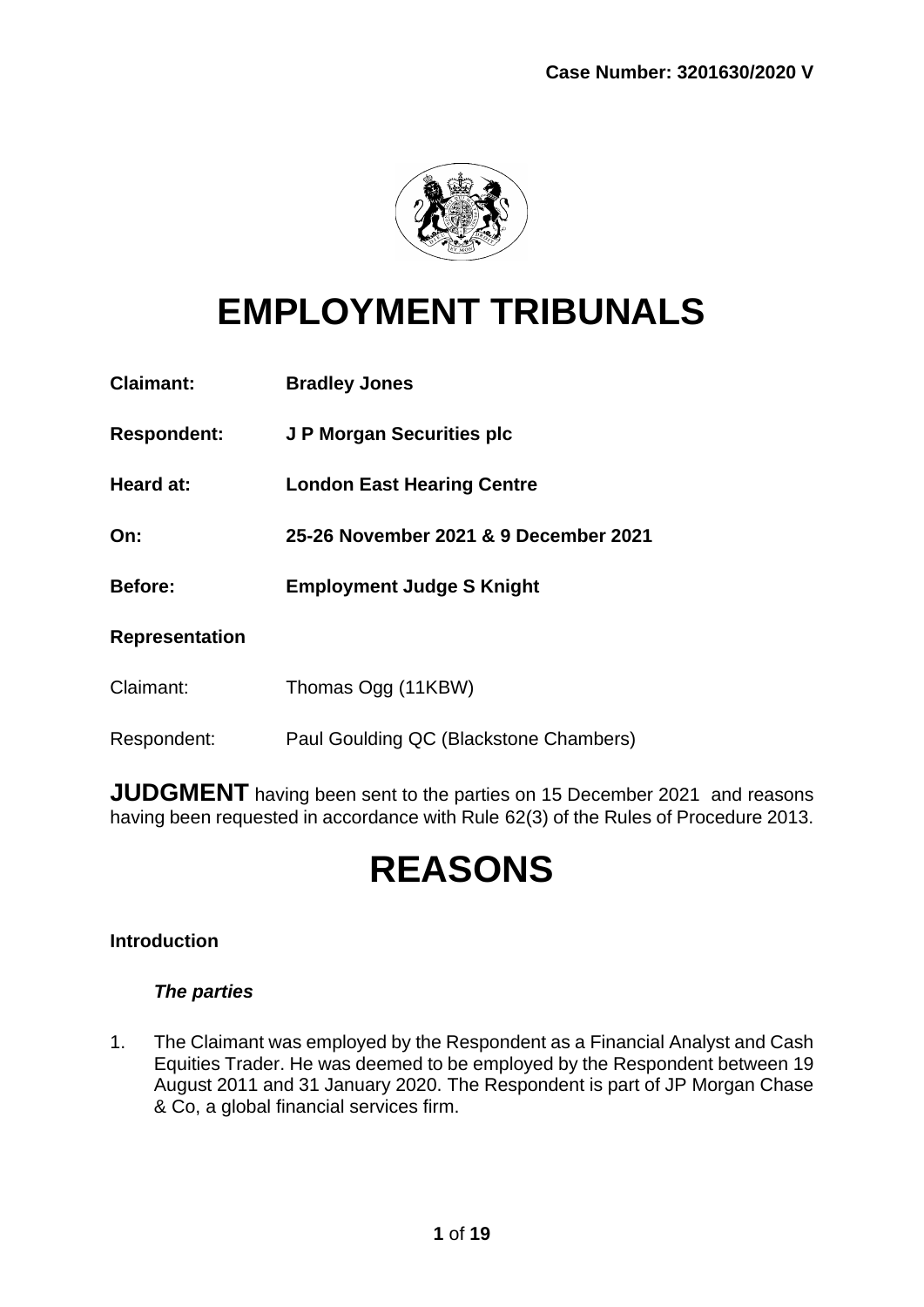# *The Liability Judgment and the remedy sought*

2. In a Liability Judgment of 29 June 2021 the Tribunal concluded that the Claimant had been unfairly dismissed. The Claimant sought reinstatement, or reengagement, or compensation.

# **Procedure, documents, and evidence heard**

## *Procedure*

- 3. This has been a remote hearing which has been consented to by the parties. The form of remote hearing was "*V: video whether partly (someone physically in a hearing centre) or fully (all remote)*". A face-to-face hearing was not held because it was not practicable due to the COVID-19 pandemic and no-one requested the same.
- 4. All participants attended the hearing through Cloud Video Platform.
- 5. At the start of the hearing I checked whether any reasonable adjustments were required. Those in attendance confirmed that none were required.

# *Documents*

- 6. I retained the agreed Hearing Bundle and witness statements from the liability hearing. I was also provided with a Remedy Bundle. Witness statements were provided from the following:
	- (1) The Claimant (his third and fourth witness statements);
	- (2) Christopher Berthe (the Respondent's Global Co-Head of Cash Equities Trading);
	- (3) Luiz De Salvo (the Respondent's Head of Global Equities Syndicate for the Corporate and Investment Bank ("**CIB**"));
	- (4) Elizabeth Pape (the Respondent's Senior Compensation Manager);
	- (5) Tom Quirke (a Recruitment Manager in the Respondent's Europe, Middle East and Africa ("**EMEA**") Wholesale Front Office Recruitment team);
	- (6) John Rivett (the Respondent's Head of Employee Compliance and Conduct for EMEA); and
	- (7) Jason Sippel (the J P Morgan group of companies' Global Head of Equities for the CIB).
- 7. In addition, the parties both provided helpful written skeleton arguments in advance of the hearing.

# *Application to exclude evidence*

8. The Claimant applied to be allowed to rely upon a witness statement served the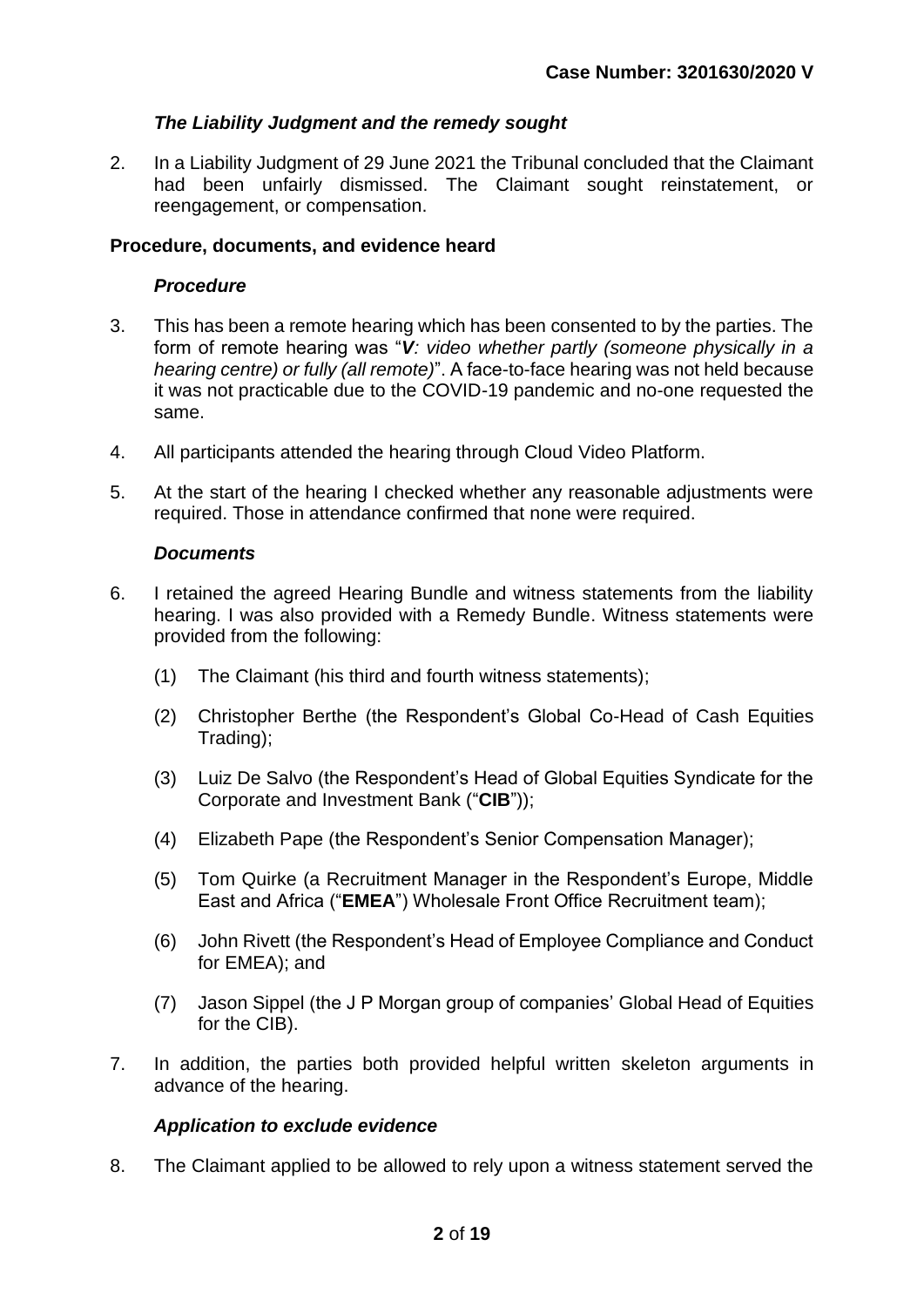day before the hearing. That was after the agreed date for exchange of witness statements. The Claimant's first two witness statements related to the liability hearing. His third witness statement was served on time for the remedy hearing. It was his fourth witness statement which was served late.

- 9. In summary, Mr Ogg submitted that the Claimant's fourth witness statement dealt with matters that had arisen since the date for service of witness statements. Mr Ogg noted that the assessment of practicability of re-employment had to be decided at the date of the hearing.
- 10. Mr Goulding on behalf of the Respondent resisted the application on 3 grounds. Firstly, he said that there was no good reason shown why the majority of the evidence contained in the fourth statement, could not have been served on the date for exchange of witness statements. In particular, the job roles to which the Claimant sought re-engagement that were dealt with in the witness statement have been around for a considerable period, and the witness statement also contains general commentary on suitability for re-employment that has been known about for a considerable period of time. Secondly, late service causes prejudice to the Respondent, because the Respondent's witnesses have not been able to provide detailed instructions on the contents of the witness statement. However, they would provide a witness statement in response the same day. Thirdly, the Claimant would gain an unfair advantage from serving a witness statement after the Respondent served its witness statements, because the Claimant knows what the Respondent's evidence is so could respond to it.
- 11. In considering whether to grant the Claimant permission to rely on his fourth witness statement I considered the overriding objective of dealing with cases fairly and justly. That includes amongst other matters considering proportionality to the complexity of the issues, avoiding delay, and saving expense.
- 12. I concluded that Mr Goulding's criticisms of the Claimant's fourth witness statement in respect of paragraph 39 onwards were good criticisms: this material could have been provided earlier. However, in respect of the other material, it either could not have been provided earlier, or if it could, then the Tribunal and indeed the Respondent would benefit from having it in writing so that the Claimant could be cross-examined on it. Further, the Respondent would have the opportunity to submit a further witness statement in response. As such, there would be no material prejudice to the Respondent in allowing the Claimant to rely on paragraphs 1 to 38 of his fourth witness statement.
- 13. I therefore allowed the Claimant to rely on paragraphs 1 to 38 of his fourth witness statement, and allowed the Respondent to rely on a further witness statement from Tom Quirke, which was submitted during the hearing.

## *Evidence*

14. At the hearing I heard evidence under affirmation from all of the witnesses except for Ms Pape, whose evidence was agreed. Each of the witnesses who gave oral evidence adopted their witness statements and added to them.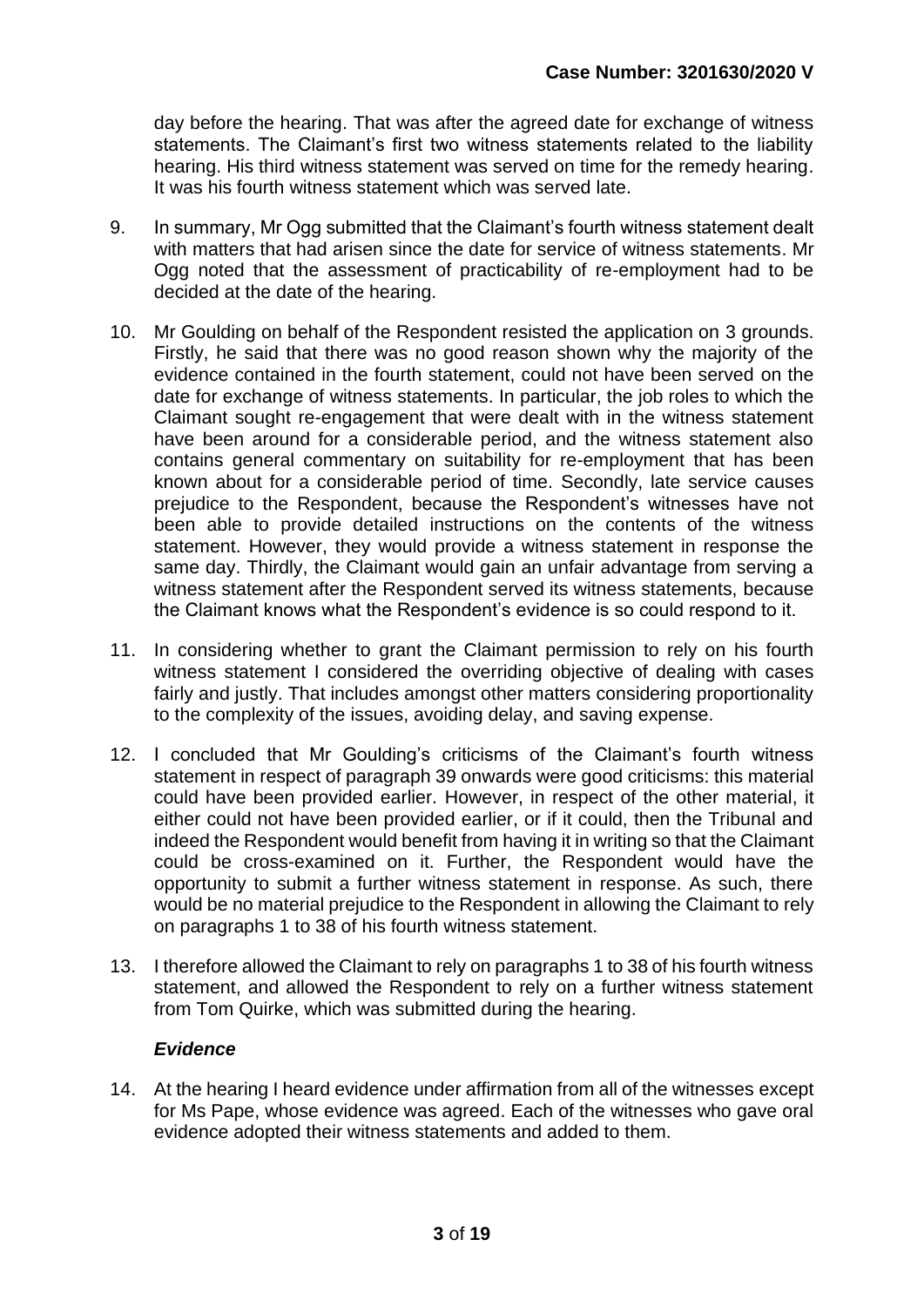# *Closing submissions*

15. Both parties made helpful oral closing submissions. Both parties also provided detailed written closing submissions which I considered between the second and third days of the hearing.

# **Findings of fact**

# *The Claimant's remuneration referable to the period before his dismissal*

- 16. The Claimant's Total Compensation ("**TC**") was composed of 3 parts: (1) a base salary; (2) Incentive Compensation ("**IC**") which was a bonus broadly referable to performance; and (3) a fixed award, not directly referable to performance.
- 17. IC is structured in a way which leads to part of it not being paid immediately. It vests at a later date if an employee remains in the Respondent's employment.
- 18. The Claimant's base salary was agreed in 2018 after he rejected an offer to join another firm. It was agreed as £190,000.
- 19. Prior to the Claimant's dismissal on 31 January 2020 the Respondent decided not to promote the Claimant in 2020. Despite the Claimant's accepted skill, it would have been unusual for the Claimant to have been promoted in 2020. It would simply have been unfeasibly quick. This was particularly the case given that the Claimant's 2019 performance year was less good than his previous performance years. He received an OSO rating, which was 2 ranks below perfect.
- 20. However, in line with his undoubted skill and experience, the Claimant would have been promoted to Executive Director in 2021.
- 21. If the Claimant had not been dismissed then he would have received IC for the 2019 performance year. The value of the IC for the 2019 performance year would have been determined in January 2020. The IC for the 2019 performance year would have been paid on 31 January 2020.
- 22. The Claimant would have received IC for the 2020 performance year on 31 January 2021. The Claimant would have received IC for the 2021 performance year on 31 January 2022.
- 23. The Respondent says that the Claimant's IC for the 2019 performance year would have been \$251,811, payable on 31 January 2020 (resulting in TC for 2019 of \$548,500). The Respondent says that this figure was already settled prior to the Claimant's dismissal, although no award was made because of his dismissal. In contrast, the Claimant says that he would have received a higher level of TC, which would have been brought about either by giving him a higher IC or a higher fixed allowance. He says that this is evidenced by a conversation with Mr Nicholas and Mr De Silva which took place in 2018. The purpose of that conversation was to set expected rates of remuneration for the Claimant so that he would be incentivised not to leave the Respondent's employment and work for a competitor.
- 24. The Claimant's performance in the 2019 performance year was below what he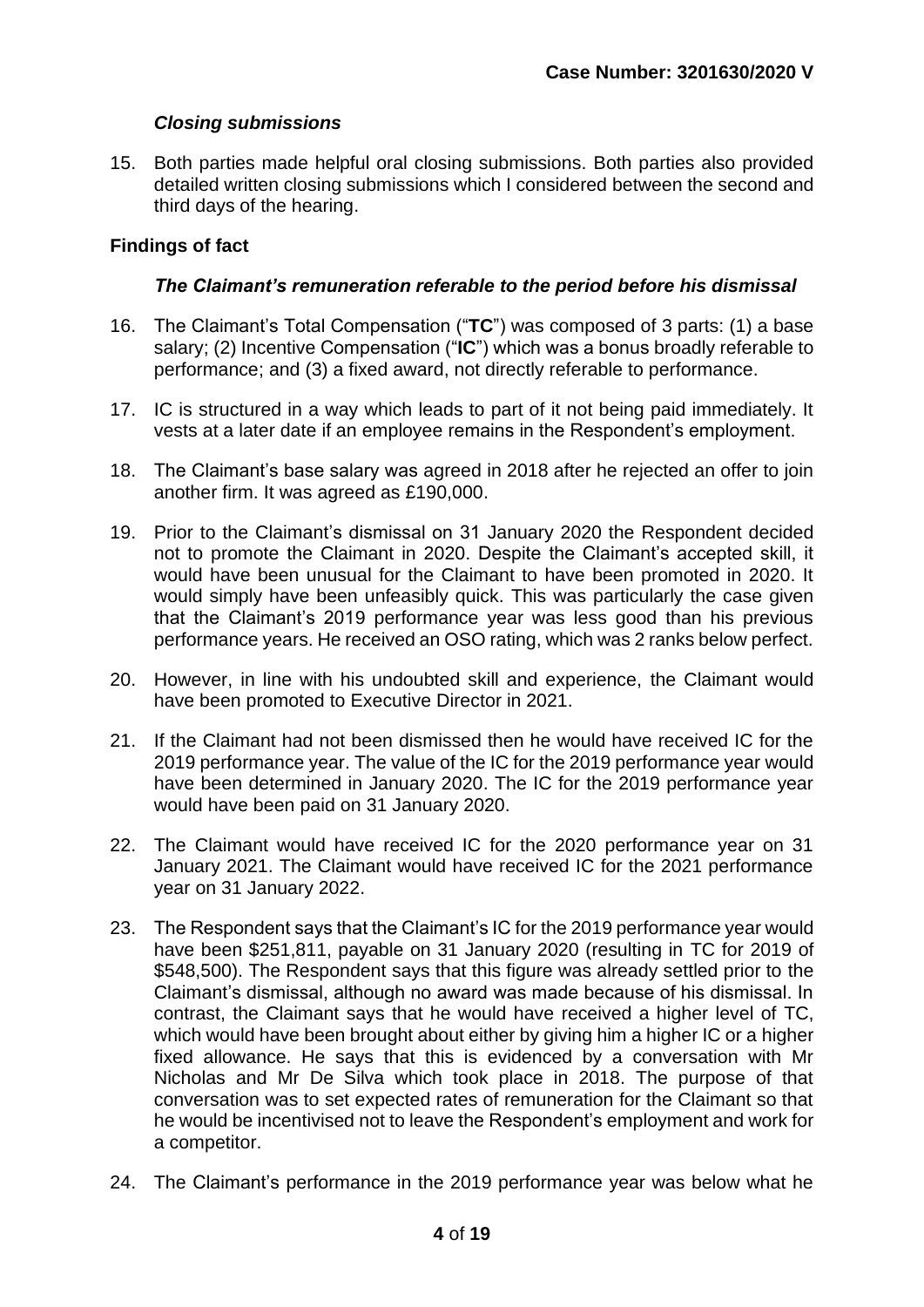would have wanted to achieve. His net and gross commission were down 24% year-on-year. His performance rating (two grades away from a perfect score) was the lowest he had ever received. This was in the context of a less good performance than expected across the entirety of the team in which the Claimant worked.

- 25. At the time of his conversation with Mr Nicholas and Mr De Silva in 2018 the Claimant accepted that his future remuneration would continue to be linked to his performance.
- 26. A drop in total compensation to \$548,500 would amount to a reduction of over 18% year-on-year for the Claimant. The Claimant would find this demoralising. However, it would equally be an incentive for him to improve his performance in future years. That is, in terms, what the IC is intended to achieve.
- 27. I accept the Respondent's case that the Claimant's 2020 IC referable to the 2019 performance year had been set before the Claimant's dismissal and was unaffected by the disciplinary proceedings relating to the Claimant. Even if the Claimant had not been subject to disciplinary proceedings he would still not have been able to successfully argue for higher compensation. It was ultimately Mr De Silva's decision what IC to award, and Mr De Silva's mind was already made up.
- 28. As such, the Claimant's total IC paid on 31 January 2020 and referable to the 2019 performance year would have been \$251,811, giving the total remuneration of \$548,500 for the 2019 performance year referred to earlier.

## *The Claimant's hypothetical remuneration had he not been dismissed*

- 29. In 2020 the Claimant's TC would have risen compared to 2019 by the same mean year-on-year percentage increase as the top third of performers at Vice President or Executive Director level on the trading desk that year. That 2019 to 2020 yearon-year increase was 33.2%.
- 30. As such, the Claimant's TC referable to the 2020 performance year would have been  $$548,500 \times 1.332 = $730,602$ .
- 31. The parties have agreed that the Claimant's TC referable to the 2021 performance year would have been 20% higher than the 2020 performance year.
- 32. As such, the Claimant's TC referable to the 2021 performance year would have been \$730,602 x 1.2 = \$876,722.40.

## *Further non-remuneration employment payments*

33. During his employment, in addition to his TC, the Claimant received nonremuneration employment payments. These are matters such as pension contributions and medical insurance, which are agreed between the parties.

## *The Claimant's wishes*

34. The Claimant says that he wants to be reinstated or reengaged by the Respondent. The Respondent says that this is not true. I have rejected the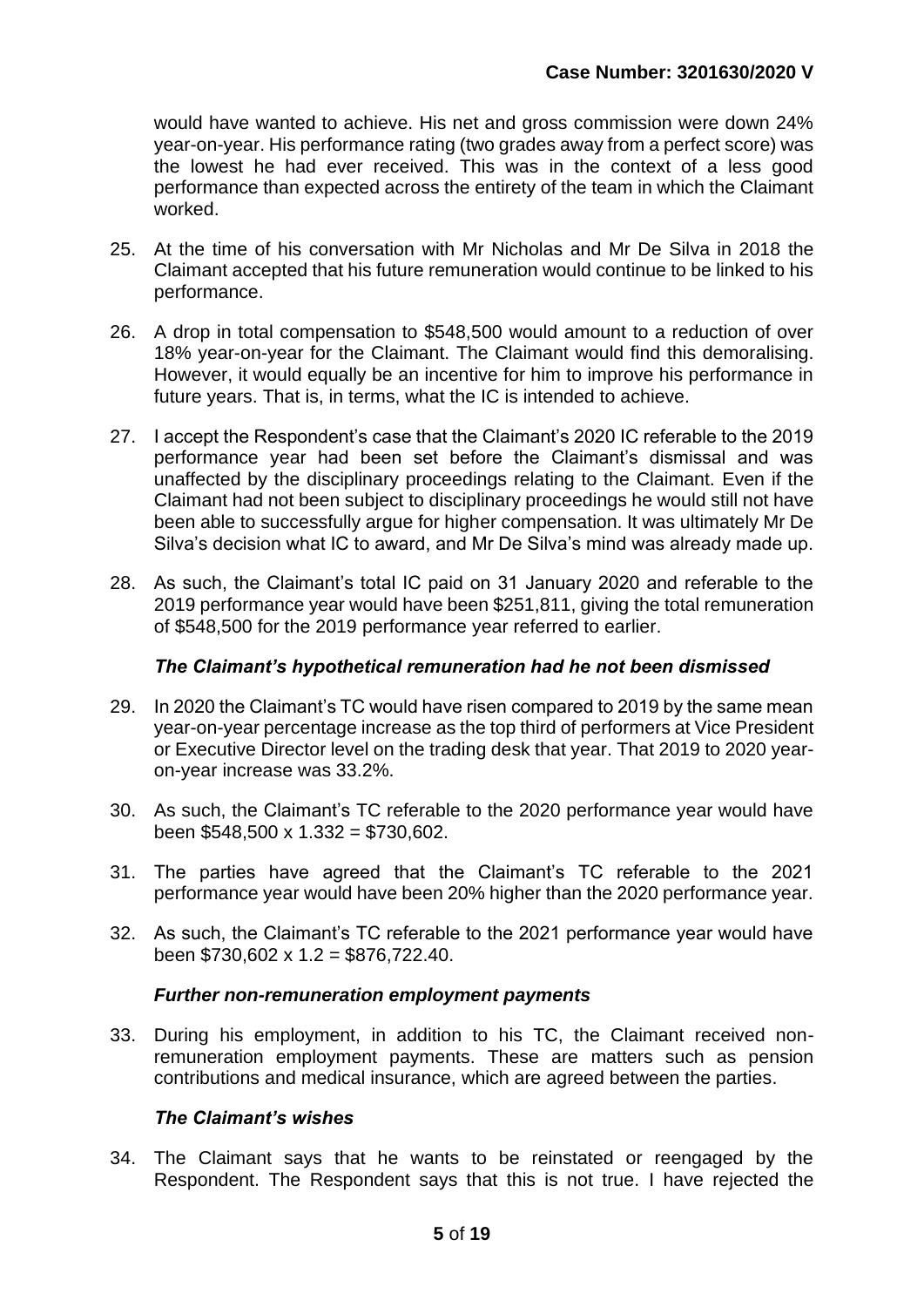Respondent's case on this point for the following reasons in particular.

- (1) Firstly, the Claimant's entire career, and much of his entire life, has been structured around working for the Respondent and its affiliated companies. It is work he wants to do and which provides him with a great deal of fulfilment.
- (2) Secondly, the Claimant does not bear the Respondent or its associated companies as an entity ill-will.
- (3) Thirdly, the Claimant will find it difficult to find work elsewhere, because of the incorrect belief by prospective alternative employers that there is "no smoke without fire" and because he was willing to take his former employer to an Employment Tribunal. Further, as set out below, the Respondent will provide a negative regulatory reference for the Claimant.
- (4) Fourthly, the Claimant's oral evidence and way he put his case on the issue has been compelling: the Claimant in cross-examination was given by the Respondent the opportunity to say he would accept any, relatively lowpaying work, which would allow him to be re-engaged, and therefore to circumvent the statutory cap on unfair dismissal compensatory awards. But the Claimant stuck to his guns, requiring work that was demanding for him, and which was appropriately remunerated. That could potentially reduce the number of suitable positions to which he could be re-engaged. This was either the action of someone who was cynically tailoring their evidence and playing the Tribunal so that they could circumvent the statutory cap on compensatory awards on unfair dismissal, or of someone who genuinely believed what he was saying. I have found that the Claimant's evidence was genuine. His evidence in this regard is reliable.
- 35. The Claimant is now in employment in a company he co-founded. He has carefully structured his new employment so that he can leave his employment on 3 months' notice in order to be reemployed by the Respondent. His employer, and in particular his co-directors and the shareholders and investors in his employer, with whom he is either close friends or is otherwise close, would permit him to leave his employment with 3 months' notice. In this regard, the Claimant's current contract of employment allows him to leave with 3 months' notice if he is reinstated by the Respondent as a result of his Tribunal claim. However, even if reengagement was ordered instead of reinstatement, he would be allowed to leave on 3 months' notice. Given that the Claimant has always (from the filing of the ET1 claim form onwards) claimed reinstatement *or* reengagement as a remedy, it is plain that this was what the Claimant intended his current contract of employment to mean, and it is also what his employer intended it to mean. The Claimant could leave his new employment with slightly less than 3 months' notice if required, but not considerably less. 3 months' notice is required to get a new director up-to-speed in the role. With that qualification in mind, the Claimant wants to be reemployed by the Respondent as soon as possible.
- 36. The Claimant now has a fiancée. His fiancée lives in Brazil. They would happily move together either to London, New York, or Hong Kong. They may also be willing to move other places together. The Claimant's fiancée has structured work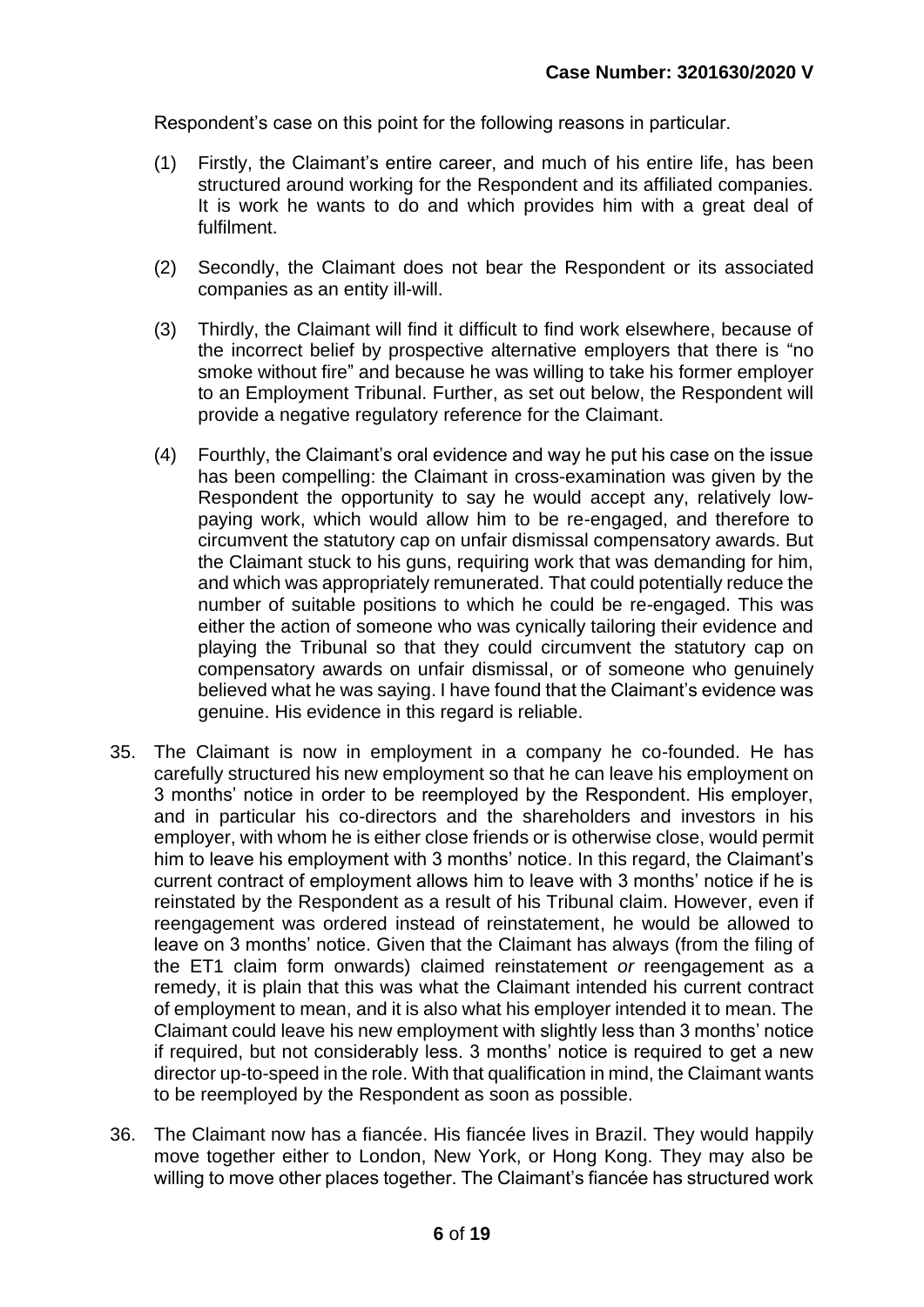commitments to make this possible.

## *Reduction in work on the Claimant's former team*

- 37. The Claimant says that there is enough work in his former team for him to fit back into it. In contrast, the Respondent says that there have been redundancies from the Claimant's former team. The Claimant says that the Respondent has overstated the effect of those redundancies.
- 38. When the Claimant was dismissed, he was not replaced and his work was absorbed by the wider team trading in the Consumer sector. The Respondent decided that it had capacity available on the team and did not need to retain the role that the Claimant had been performing prior to his dismissal.
- 39. Further, redundancy exercises have affected the Claimant's former team, resulting in the reduction of staffing. The Claimant's former team has been reduced from being staffed by 8 Executive Directors and 2 Vice Presidents, to 6 Executive Directors and 1 Vice President. It is now appropriately staffed for its level of activity and client needs that it is supporting.
- 40. If the Respondent was required to reinstate the Claimant, then there would be one employee too many in the team, and as a result there would be a further redundancy exercise.

## *Mr Sippel's view of the Claimant*

- 41. Mr Sippel has responsibility for CIB's Cash Equities, Equity Derivatives, Prime Finance, and Clearing businesses. He is personally accountable to the regulators for fulfilling his responsibilities as a Senior Manager. This includes obligations under the Senior Manager Conduct Rules to take reasonable steps to ensure that the business of the Respondent for which he is responsible complies with regulatory requirements and is effectively controlled. His responsibilities include taking reasonable steps to ensure that the Respondent's framework for compliance with the Senior Managers & Certification Regime ("**SMCR**") is effectively implemented in relation to the Respondent's Global Equities business. Action could be taken against him by the regulators if he failed to comply with his obligations under the Senior Manager Conduct Rules or if he was knowingly concerned in a breach by the Respondent of its obligations.
- 42. Mr Sippel was consulted on the approach to take to the Claimant during the disciplinary process.
- 43. Mr Sippel believes the Claimant to be guilty of misconduct in relation to the 2016 Sell Orders.
- 44. If the Claimant was reinstated within an area of his responsibility then Mr Sippel would protest within the Respondent's structures. However, after his protest had been noted, he would not resign from his position, and would accept the Claimant's reinstatement.
- 45. During the course of his evidence it became clear that Mr Sippel's position was that the Claimant should have proved his innocence in the 2016 Investigation in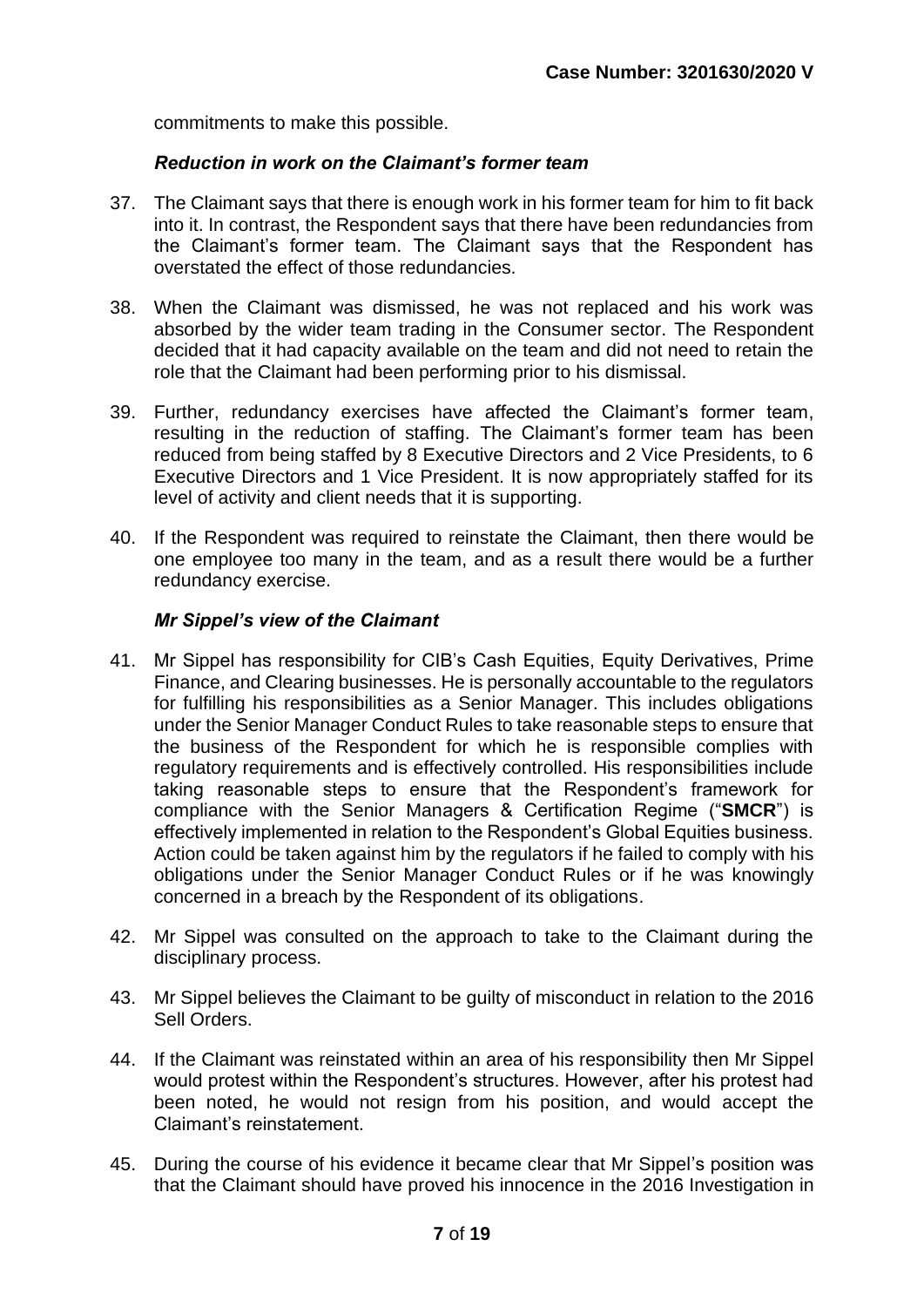ways that the Claimant was not asked to do, and which were not feasibly possible. In the Liability Judgment I set out the circumstances surrounding the 2016 Investigation and the difficulty that the Claimant would have had proving his innocence when investigated. One element of the 2016 Investigation is that the Claimant was invited into an investigation meeting with no notice. In his evidence, Mr Sippel said that he expected the Claimant to have turned up to that meeting with evidence of his innocence and an opening statement prepared. It would not have been practicable to do this, given that the Claimant did not know what charge he would have to defend himself against or even that he was defending himself against a charge of market abuse. Further, Mr Sippel's view is that the Claimant should never have relied on having been exonerated in the 2016 Investigation, and, despite the exoneration, should have gathered evidence after the 2016 Investigation as "insurance".

- 46. Mr Sippel has also not intellectually engaged with part of the Liability Judgment, that although each of the explanations offered by the Claimant for the 2016 Sell Orders may individually be unlikely, they are individually *and in combination* more likely to be true than that the Claimant engaged in criminal conduct.
- 47. Mr Sippel has closed his mind to the possibility that the Claimant did not commit misconduct as originally alleged. Mr Sippel has as a result closed his mind against the possibility of reinstating the Claimant and of an employee of the Respondent certifying the Claimant as fit and proper to perform the Claimant's former role. In this regard, Mr Sippel has applied the New Spoofing Policy to the Claimant. He has concluded that because under the New Spoofing Policy the Claimant cannot prove himself innocent, he cannot be a fit and proper person.
- 48. It would be embarrassing to the Respondent, and to Mr Sippel in particular, to resile from the Respondent's application of the New Spoofing Policy to the Claimant at this point. However, that embarrassment would be a matter of damaged pride, rather than a matter of damaged interests.
- 49. If the Claimant was reinstated by the Respondent, it would be open to another member of staff, not just Mr Sippel, to certify the Claimant to the regulators as "fit and proper" to perform his role.
- 50. If the Claimant was reinstated by the Respondent, the regulators would be unlikely to take any action against the Respondent. Rather, they would accept the decision to reinstate the Claimant as flowing from the reasoned conclusions of the Tribunal.

## *Regulatory references*

- 51. Some roles in financial services are heavily regulated. The effect of the heavy regulation is that employers have to obtain regulatory references for their new employees. Those references come from previous employers in the sector.
- 52. Despite the Liability Judgment of the Tribunal, if the Claimant sought employment at another employer in the financial services sector within the United Kingdom in a regulated role, the Respondent would provide a reference stating that they consider him not to be a fit and proper person to perform the role. The practical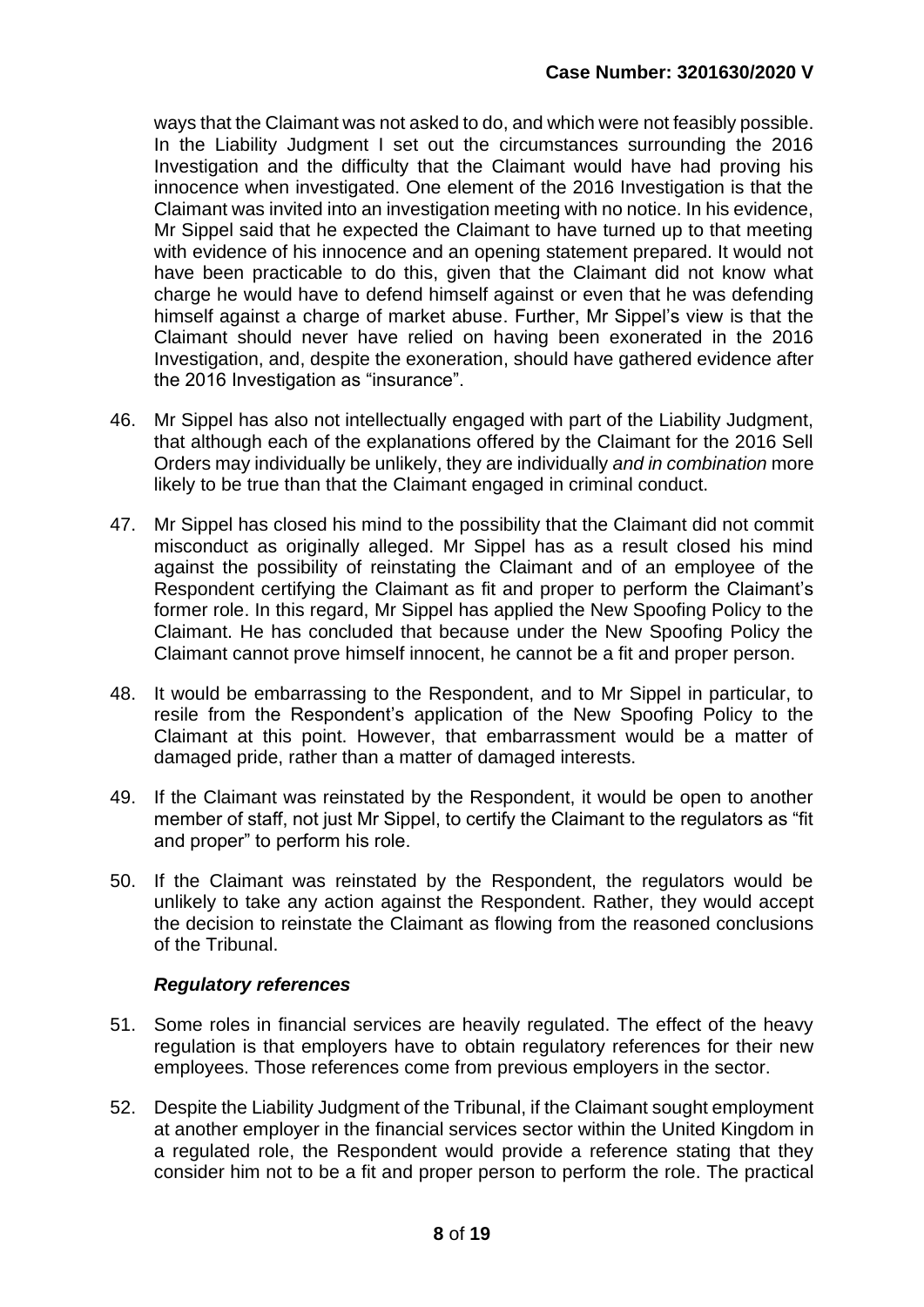effect of this is that the Claimant would not be able to obtain another similar role in financial services in the United Kingdom.

# *The Claimant's suitability for employment in Hong Kong*

- 53. The Claimant has identified a vacancy ("**the Hong Kong Role**") in the Hong Kong office of an associated employer of the Respondent's family of companies, J.P. Morgan Securities (Asia Pacific) Limited ("**the Associated Employer**").
- 54. The Respondent has previously permitted a trader (named at the remedy hearing) to move from being a cash equities trader to being a derivatives trader, either as a Vice-President or Executive Director. Further, the Respondent has previously permitted a trader (named at the hearing) to move within cash equities from London to Hong Kong. Although one of these traders eventually returned to his original role, there is no evidence that the move had been unsuccessful.
- 55. The Hong Kong Role is different to the role from which the Claimant was unfairly dismissed. The Hong Kong Role is within the same asset class, although it involves trading equities derivatives, rather than cash equities.
- 56. Derivatives come in 2 general types: simple "vanilla" derivatives and complex "exotic" derivatives. The ways that exotic derivatives can be structured are almost unlimited. They are highly customisable. The Hong Kong Role involves trading both vanilla and exotic derivatives, and is directed more at exotic derivatives than vanilla derivatives.
- 57. The Claimant previously traded some vanilla derivatives. However, he would assess the need to make derivative trades on a daily basis. He received training on derivatives trading from the Respondent, and understands the mathematics behind them from his university studies.
- 58. The Claimant could get up to speed with the relevant Asian markets by the time he was re-employed by the Respondent if the lead time for any re-employment was 3 months.
- 59. If the Claimant was re-employed in the Hong Kong Role then he would have a slow start. However, he would be fully up-to-speed with the practicalities of his new role within 2 or 3 months. Nonetheless, his career development would be delayed by about 2 years.
- 60. Mr Sippel's account was that the Claimant could not succeed in the Hong Kong Role. However, Mr Sippel is not directly connected to the Hong Kong Role, although he has spoken to the hiring manager. As such, his actual knowledge of the requirements to be successful in that role is limited. Against the background of his assessment of the Claimant though, his views are in any event poisoned against the Claimant. That includes in respect of complying with a reengagement order and the requirements of the job, and the way he views the Claimant.

#### **Relevant law**

61. The three remedies for unfair dismissal are reinstatement, re-engagement (collectively, "**reemployment**"), and compensation. Only if reemployment is not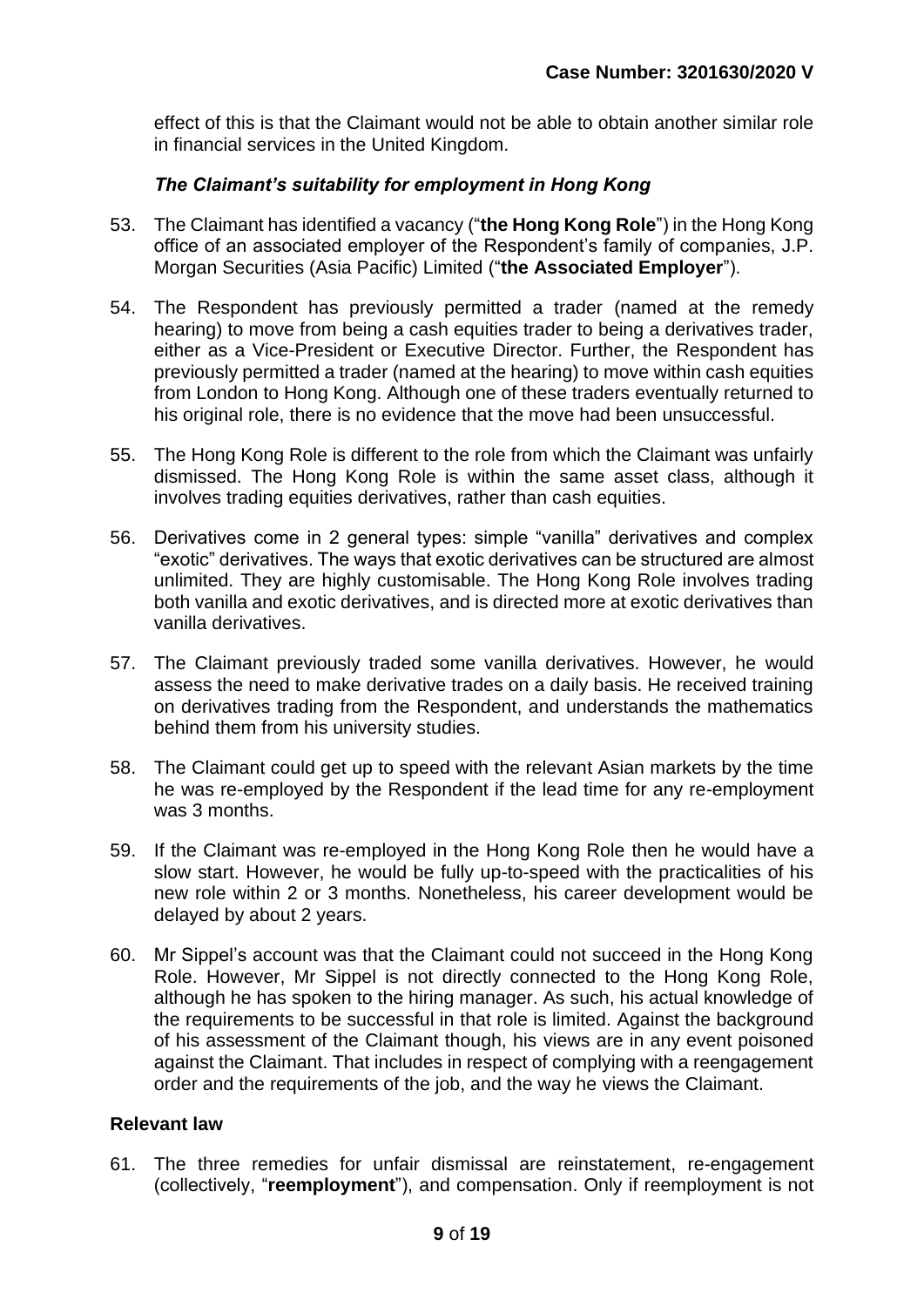awarded will the Tribunal consider an award of compensation.

## *The most relevant parts of the Employment Rights Act 1996*

62. Insofar as is relevant the Employment Rights Act 1996 provides as follows in particular:

#### "**112.— The remedies: orders and compensation.**

(1) This section applies where, on a complaint under section 111, an employment tribunal finds that the grounds of the complaint are wellfounded.

(2) The tribunal shall—

(a) explain to the complainant what orders may be made under section 113 and in what circumstances they may be made, and

(b) ask him whether he wishes the tribunal to make such an order.

(3) If the complainant expresses such a wish, the tribunal may make an order under section 113.

(4) If no order is made under section 113, the tribunal shall make an award of compensation for unfair dismissal (calculated in accordance with sections 118 to 126) to be paid by the employer to the employee.

#### **113. The orders.**

An order under this section may be—

(a) an order for reinstatement (in accordance with section 114), or

(b) an order for re-engagement (in accordance with section 115), as the tribunal may decide.

## **114.— Order for reinstatement.**

(1) An order for reinstatement is an order that the employer shall treat the complainant in all respects as if he had not been dismissed.

(2) On making an order for reinstatement the tribunal shall specify—

(a) any amount payable by the employer in respect of any benefit which the complainant might reasonably be expected to have had but for the dismissal (including arrears of pay) for the period between the date of termination of employment and the date of reinstatement,

(b) any rights and privileges (including seniority and pension rights) which must be restored to the employee, and

(c) the date by which the order must be complied with.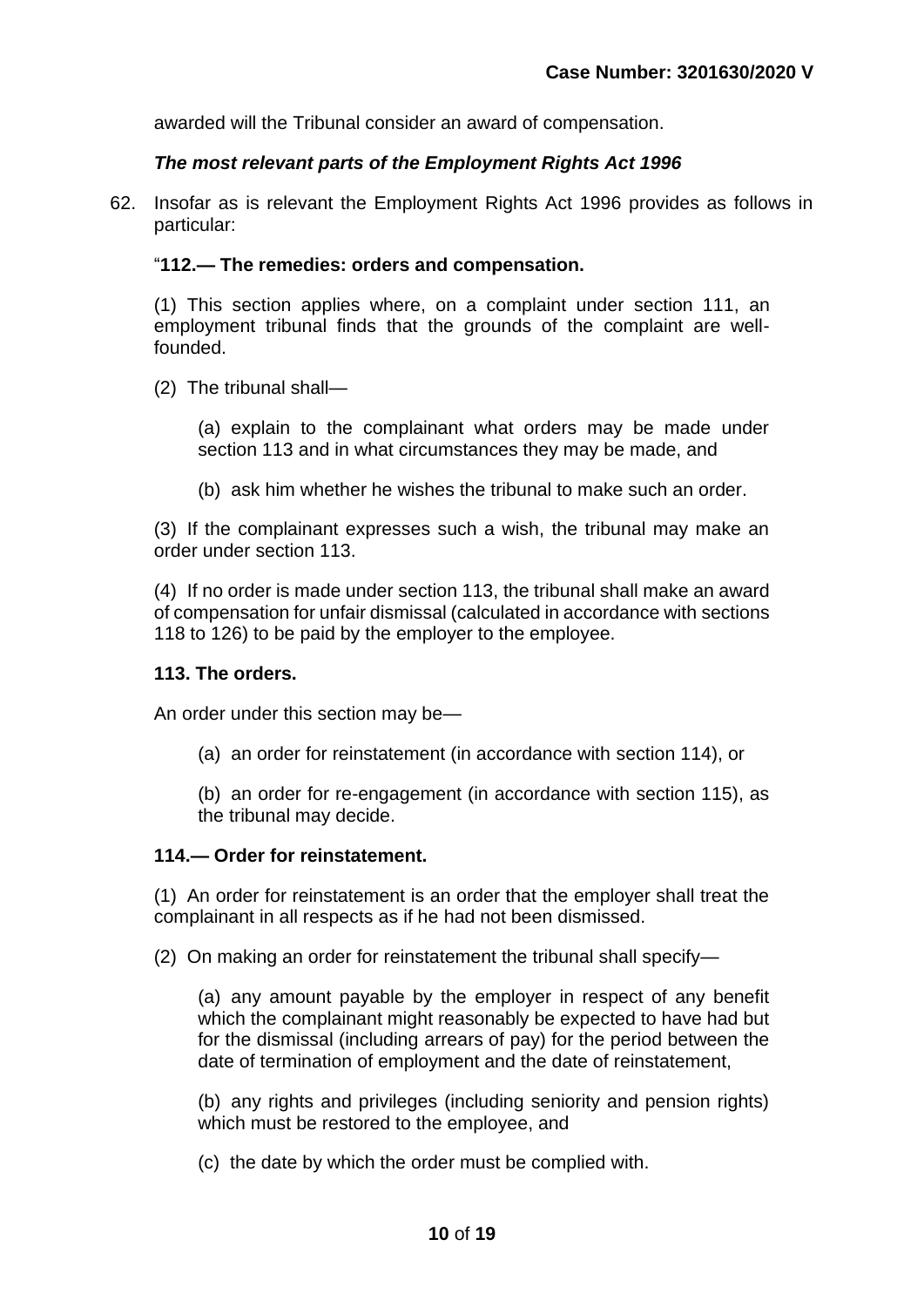(3) If the complainant would have benefited from an improvement in his terms and conditions of employment had he not been dismissed, an order for reinstatement shall require him to be treated as if he had benefited from that improvement from the date on which he would have done so but for being dismissed.

(4) In calculating for the purposes of subsection (2)(a) any amount payable by the employer, the tribunal shall take into account, so as to reduce the employer's liability, any sums received by the complainant in respect of the period between the date of termination of employment and the date of reinstatement by way of—

(a) wages in lieu of notice or ex gratia payments paid by the employer, or

(b) remuneration paid in respect of employment with another employer,

and such other benefits as the tribunal thinks appropriate in the circumstances.

## **115.— Order for re-engagement.**

(1) An order for re-engagement is an order, on such terms as the tribunal may decide, that the complainant be engaged by the employer, or by a successor of the employer or by an associated employer, in employment comparable to that from which he was dismissed or other suitable employment.

(2) On making an order for re-engagement the tribunal shall specify the terms on which re-engagement is to take place, including—

- (a) the identity of the employer,
- (b) the nature of the employment,
- (c) the remuneration for the employment,

(d) any amount payable by the employer in respect of any benefit which the complainant might reasonably be expected to have had but for the dismissal (including arrears of pay) for the period between the date of termination of employment and the date of re-engagement,

(e) any rights and privileges (including seniority and pension rights) which must be restored to the employee, and

(f) the date by which the order must be complied with.

(3) In calculating for the purposes of subsection (2)(d) any amount payable by the employer, the tribunal shall take into account, so as to reduce the employer's liability, any sums received by the complainant in respect of the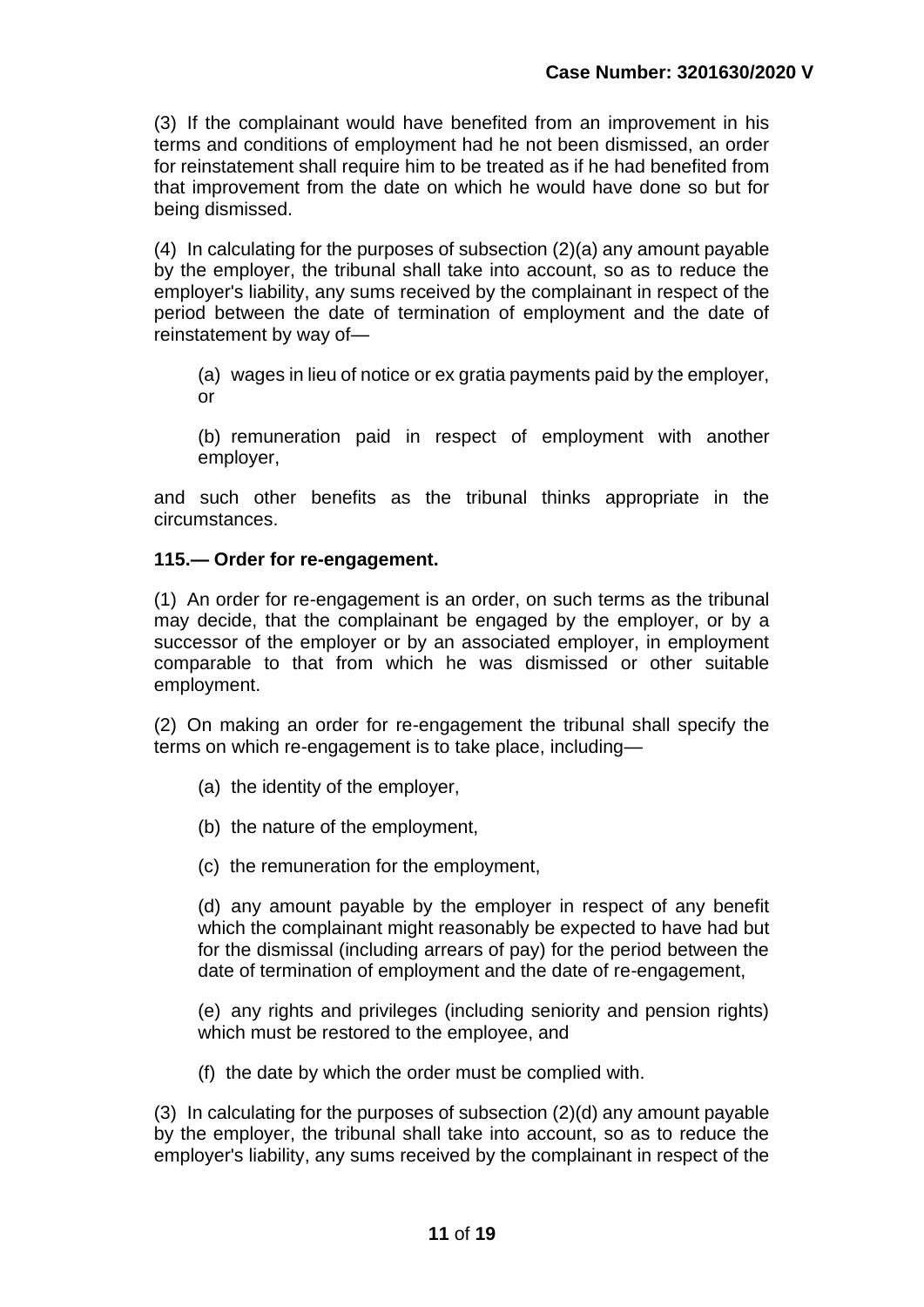period between the date of termination of employment and the date of reengagement by way of—

(a) wages in lieu of notice or ex gratia payments paid by the employer, or

(b) remuneration paid in respect of employment with another employer,

and such other benefits as the tribunal thinks appropriate in the circumstances.

# **116.— Choice of order and its terms.**

(1) In exercising its discretion under section 113 the tribunal shall first consider whether to make an order for reinstatement and in so doing shall take into account—

(a) whether the complainant wishes to be reinstated,

(b) whether it is practicable for the employer to comply with an order for reinstatement, and

(c) where the complainant caused or contributed to some extent to the dismissal, whether it would be just to order his reinstatement.

(2) If the tribunal decides not to make an order for reinstatement it shall then consider whether to make an order for re-engagement and, if so, on what terms.

(3) In so doing the tribunal shall take into account—

(a) any wish expressed by the complainant as to the nature of the order to be made,

(b) whether it is practicable for the employer (or a successor or an associated employer) to comply with an order for re-engagement, and

(c) where the complainant caused or contributed to some extent to the dismissal, whether it would be just to order his re-engagement and (if so) on what terms.

(4) […] it shall, if it orders re-engagement, do so on terms which are, so far as is reasonably practicable, as favourable as an order for reinstatement. […]

(5) Where in any case an employer has engaged a permanent replacement for a dismissed employee, the tribunal shall not take that fact into account in determining, for the purposes of subsection (1)(b) or (3)(b), whether it is practicable to comply with an order for reinstatement or re-engagement."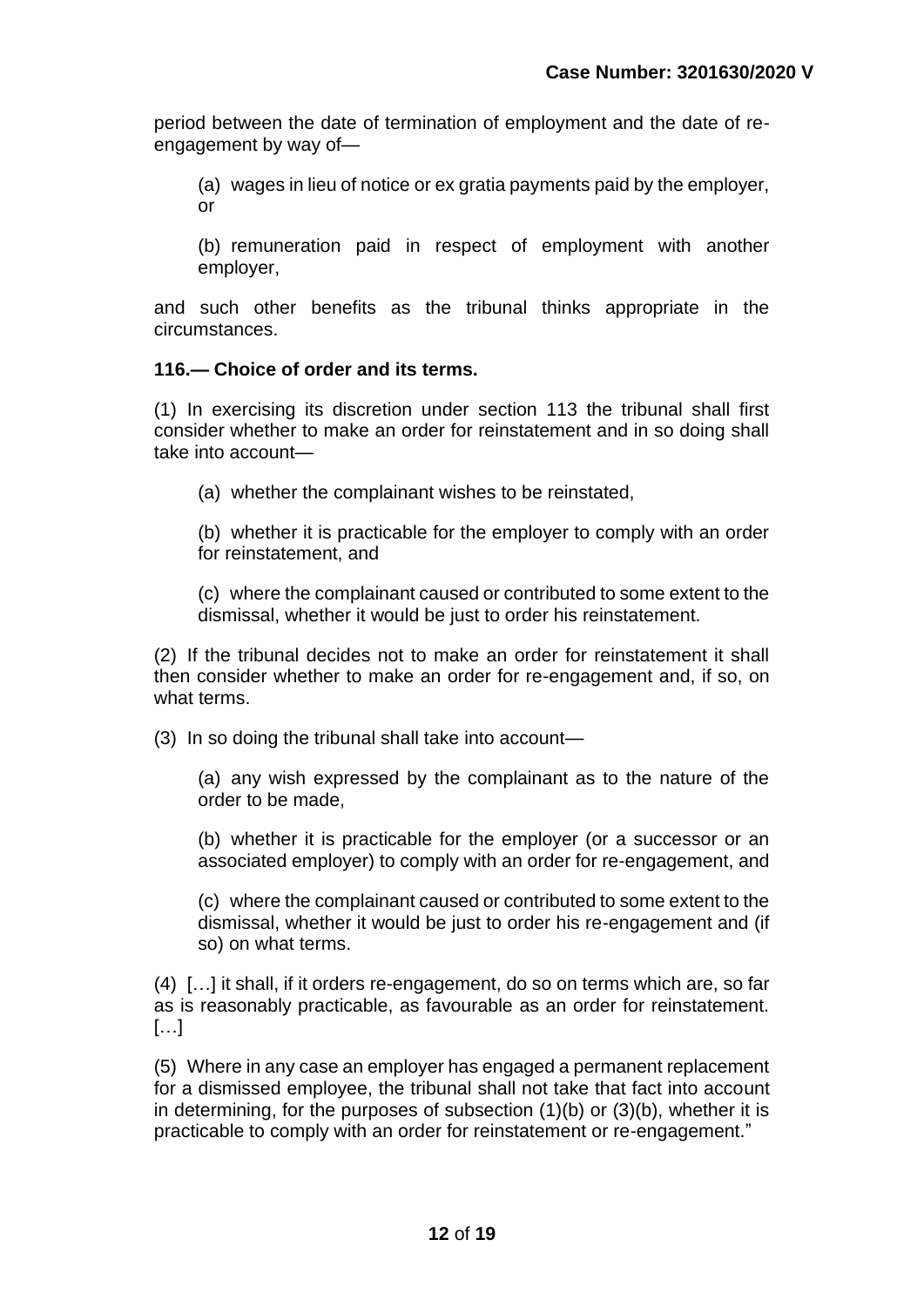# *The extent to which a decision at this stage is "provisional"*

- 63. According to Lord Hodge, giving the judgment of the Supreme Court in the case of *McBride v Scottish Police Authority* [2016] UKSC 27; [2016] IRLR 633 (15 June 2016) at ¶ 37, the Tribunal's judgment on the practicability of the employer's compliance with an order is a prospective assessment and not a conclusive determination. It is therefore sufficient if the Tribunal reasonably thinks that it is likely to be practicable for the employer to comply with reinstatement. In relation to the question of practicability, at this stage, the Tribunal is required to make a forward-looking "provisional determination" as to practicality. *McBride* was a case relating to reinstatement but which in this regard is equally applicable to reengagement.
- 64. The Court of Appeal in *Kelly v PGA European Tour* [2021] EWCA Civ 559; [2021] ICR 1124 (19 April 2021) considered the case of *McBride*. Lord Justice Lewis, with whom the rest of the Court agreed, noted as follows in particular regarding the question of the determination of the practicability of reengagement being "provisional":

"56. Furthermore, the fact that the case law refers to the assessment of practicability at the stage of making the order as being provisional ought not to be mis-interpreted. The role of the employment tribunal is to determine whether to exercise its discretion to order re-engagement under section 116(2) of the Act. In doing so, it must take account of whether it is practicable for the employer to comply with an order for re-engagement. That assessment will not necessarily be a final, conclusive determination of practicability as an employment tribunal considering the award of compensation under section 117(3)(a) of the Act, if the order was not complied with, may also consider whether it was practicable to order reengagement. In that sense, the initial assessment of practicability at the time of making an order for re-engagement may be described as "provisional" as the assessment may be subsequently revisited."

65. That is the context in which I consider the decision today on a "provisional" basis.

# *The meaning and assessment of "practicability"*

- 66. According to Lord Justice Stephenson in the Court of Appeal in the case of *Coleman and anor v Magnet Joinery Ltd* [1974] IRLR 345 (8 October 1974), practicability means more than merely re-employment being possible: it means being "*capable of being carried into effect with success*". According to Mr Justice Choudhury in the EAT in the case of *Davies v DL Insurance Services Ltd* [2020] IRLR 490 (28 January 2020) at ¶24(b), whether it is so capable includes taking account of the size and resources of the particular employer.
- 67. Further, according to the EAT in *Davies* at ¶ 24(c), the "*employer's desires or commercial preferences are of little relevance*" albeit their commercial *judgment* remains important to the question of what is practicable.
- 68. In the case of *Rembiszewski v Atkins Ltd* EAT 0402/11/ZT (10 October 2012) the EAT held at ¶ 39 that as a matter of principle practicability must be assessed as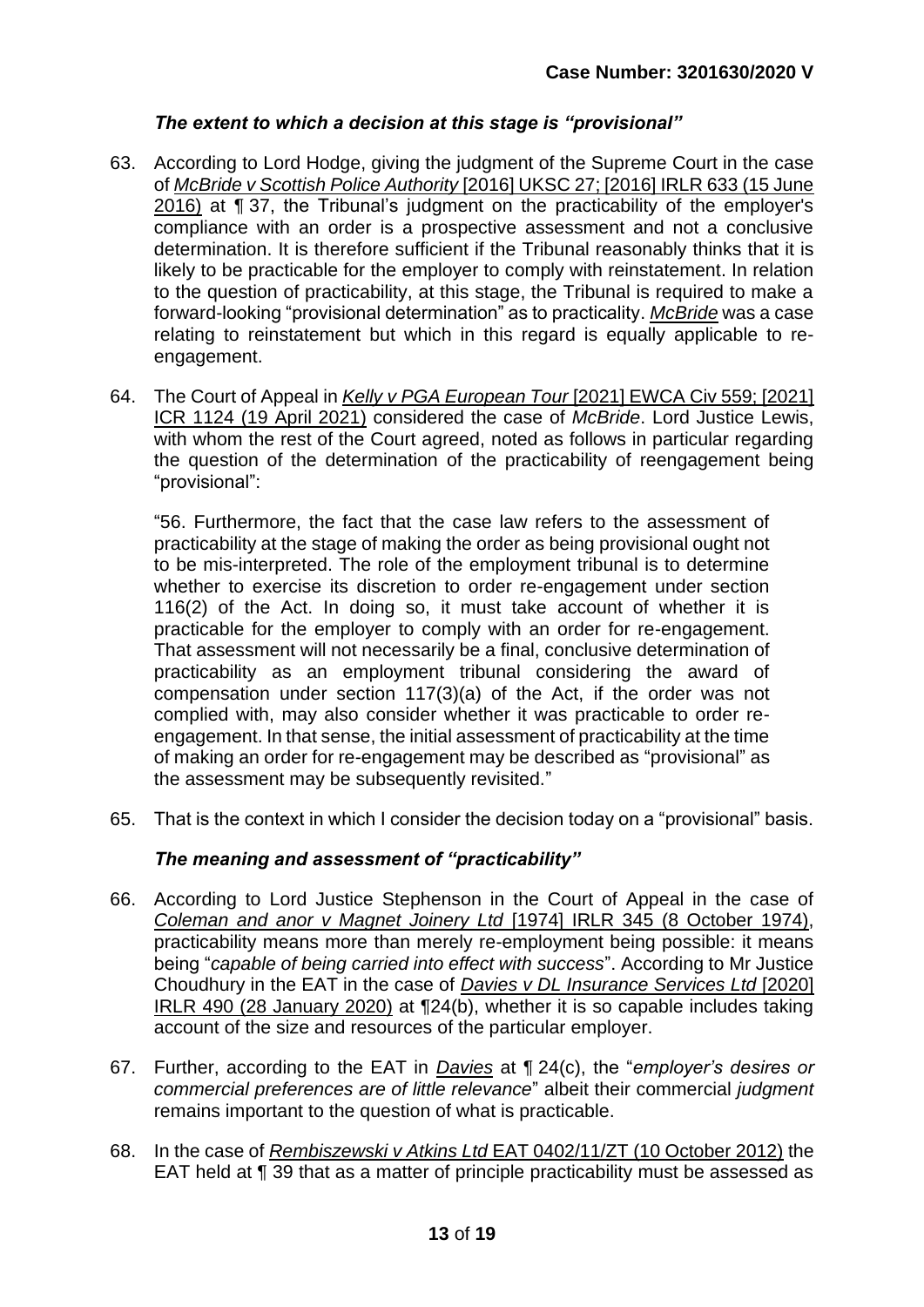at the date the order will (or may) take effect.

#### *Overstaffing, redundancy, and practicability*

69. In the case of *Cold Drawn Tubes Ltd v Middleton* [1992] IRLR 160 (17 December 1991) the EAT commented as follows as regards the facts of that case: "*It is very difficult to see how reinstatement could become a practicable option, because it would result in either a redundancy process or in significant overmanning. It would be contrary to the spirit of the legislation to compel redundancies, and it would be contrary to common sense and justice to enforce overmanning.*" The Claimant has submitted that this is not necessarily good law, or at least not necessarily a full view of the law. However, even on the Claimant's case, the possibility of overstaffing and resulting redundancies as a result of an order for reinstatement remains a relevant factor in decisions on practicability of reinstatement.

#### *The specificity required of an order for re-employment*

70. The limits of the Tribunal's powers in this regard were discussed in the case of *Lincolnshire County Council v Lupton* [2016] IRLR 576 (19 February 2016) by Mrs Justice Simler at ¶ 22:

"Although tribunals have a wide discretion as to the terms of an order for reengagement those terms must be specified with a degree of detail and precision. […] To require simply that the employment must be comparable is not adequate to identify specifically and with precision into what role the council is ordered to re-engage the claimant."

#### *Arrears of wages*

- 71. According to the EAT in the case of *Electronic Data Processing Ltd v Wright* [1986] IRLR 8 (27 February 1985), any calculation of arrears of wages is to be based on the employee's earnings in the job from which they were dismissed, and not any job to which they might be re-employed.
- 72. According to the EAT in the case of *City and Hackney Health Authority v Crisp* [1990] IRLR 47 (27 October 1989), there is no jurisdiction to reduce an award for arrears of pay due to a failure to mitigate losses.

## **Conclusions**

#### *Reinstatement*

- 73. The Claimant wants to be reinstated to his old role.
- 74. I accept that the team in which the Claimant worked has experienced redundancies since his dismissal. There is no scope for him being reinstated to a vacant position either at Vice President level or at Executive Director level. These positions are now full. Although people have been moved between positions, positions were filled by internal transfers, not the hiring of a replacement for the Claimant. Any reinstatement would lead to a further redundancy situation.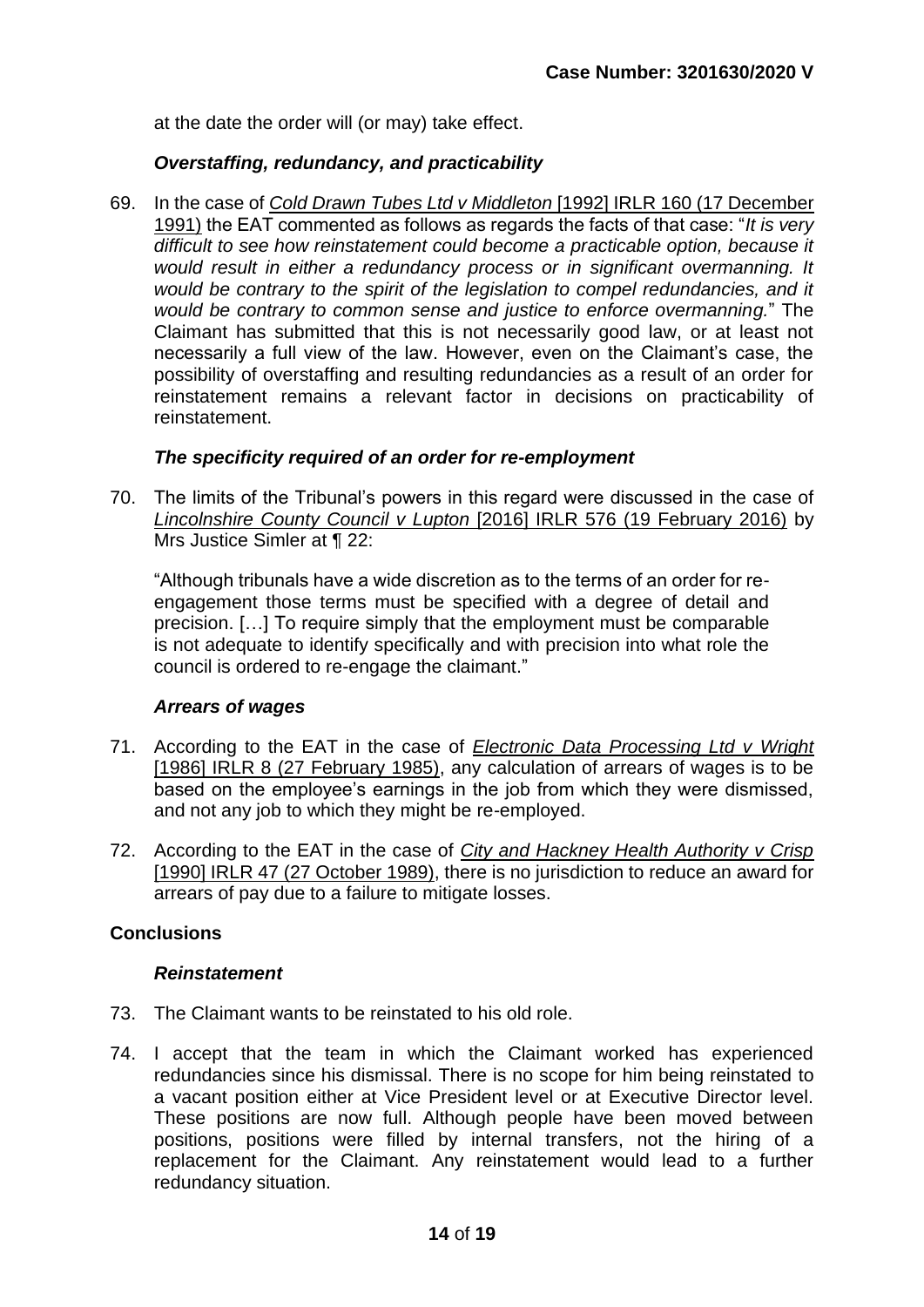- 75. I accept that the possibility of further redundancies is not the be-all-and-end-all of reinstatement decisions. However, in the present case, it would inevitably be the case that reinstatement would result in serious overstaffing. It would consequently result in redundancies.
- 76. I therefore conclude on this basis that it would not be practicable for the Claimant to be reinstated.
- 77. Further, I accept that some senior members of the Respondent's staff, such as Mr Sippel, have taken irrational views about the 2016 Sell Orders and their effect on the practicability of re-employing the Claimant. Although the irrationality of the Respondent's staff's views count against them being given weight, the irrational views are nonetheless a matter that may impede the practicability of the reinstatement of the Claimant in his old team. This fortifies me in the conclusion that it would not be practicable for the Claimant to be reinstated.

## *Re-engagement*

- 78. If the Claimant is not reinstated, he wishes to be reengaged by the Respondent or an associated employer.
- 79. The Claimant and the Respondent were engaged in protracted correspondence to identify an appropriate role in which the Claimant could be re-engaged with the Respondent or an associated employer. The Claimant originally identified 3 vacancies. By the time that closing submissions were made he only sought an order for re-engagement in respect of the Hong Kong Role or a general order for re-engagement.
- 80. I have concluded that, applying the case of *Lupton*, a general order for reengagement, whether by the Respondent specifically or a specific associated employer, would not be sufficiently precise to satisfy the terms of section 115(2) of the Employment Rights Act 1996. As such I have not given such a general order for re-engagement further consideration, and have considered the only identified role, the Hong Kong Role.
- 81. The Hong Kong Role is employment comparable to that from which the Claimant was dismissed. Even if it was not comparable, it would be other suitable employment. My reasons for this conclusion are as follows.
- 82. First of all, the Hong Kong Role is not directly connected to Mr Sippel.
- 83. Next, the Respondent has opted not to call any evidence from people who would be individually responsible for certifying the Claimant outside of the United Kingdom. I therefore proceed on the basis that, having had sight of the Liability Judgment and of all relevant evidence, whoever was required to do so would be able to certify the Claimant to the extent necessary under whichever national certification regime would apply.
- 84. I then ask myself what about the Claimant's suitability for the role? He has traded the asset class before, albeit as cash equities rather than as equities derivatives. He has traded derivatives before, although not frequently, and what he traded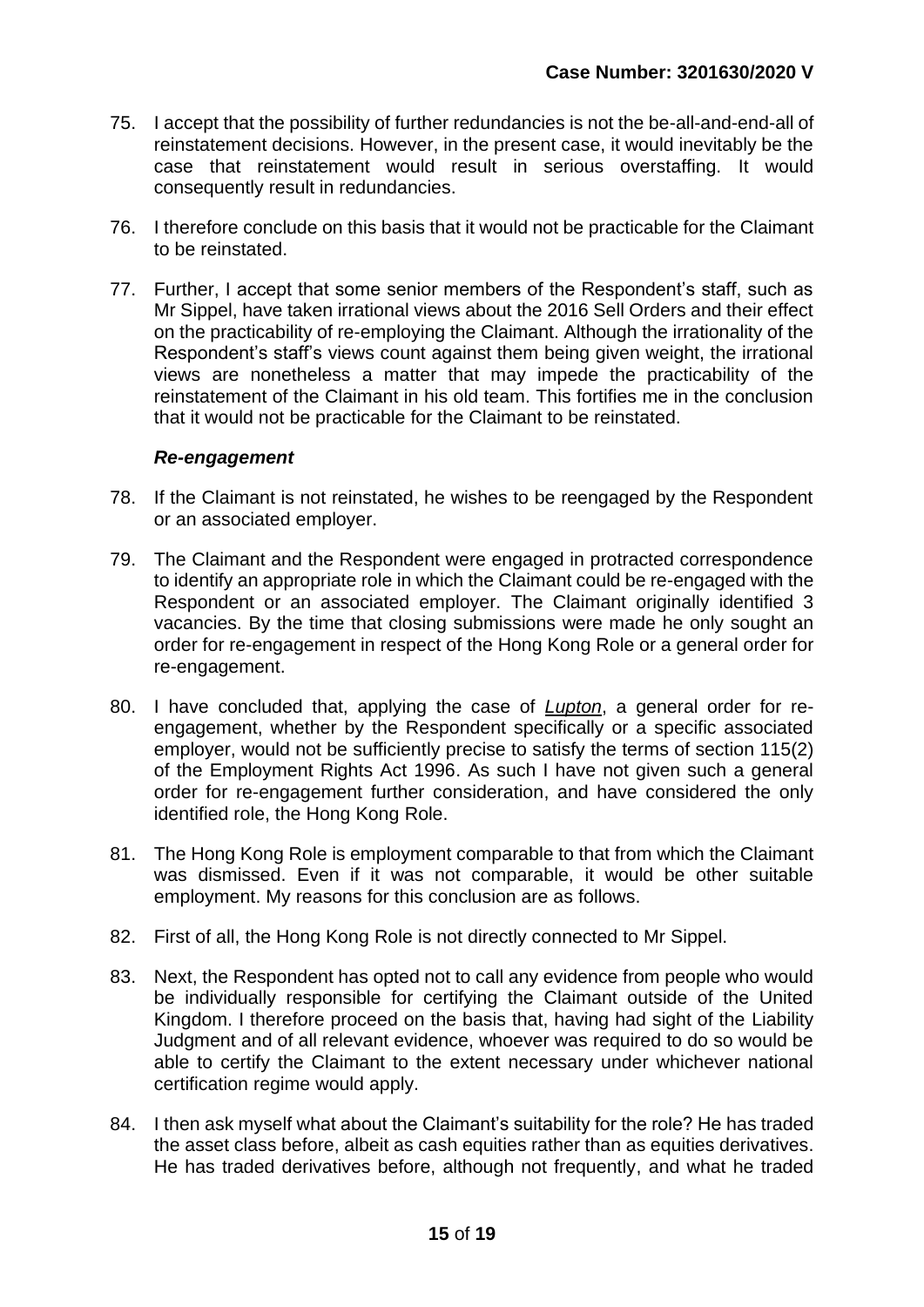were vanilla derivatives, rather than a combination of vanilla and exotic derivatives. He has the mathematical understanding for the job. And others in his position have performed such a move before with success. He can learn about the idiosyncrasies of the Hong Kong market in the time before his reengagement. He can pick up the practical side on the job.

- 85. Employing the Claimant in the Hong Kong role comes with risks for the employer. The Respondent called a significant amount of evidence on this. However, employing anyone in a trading role carries risks of substantial financial loss. What is important is the magnitude of the risks, and how they can be mitigated. The Respondent can appropriately manage the risks with training and supervision for the Claimant until he is fully up-to-speed in the role. The risks are not disproportionate, unreasonable, or otherwise such as to make employment in the role impracticable.
- 86. The employer for the Hong Kong Role is different to the Respondent. However, it is an associated employer. The Respondent is part of the same group of companies, with the same overarching corporate structure, as the Associated Employer. In this regard I note that the interrelations between the companies within the J P Morgan group are such that the Claimant at the outset of the claim had difficulty determining who his employer was, and so multiple corporate entities were entered on the ET1 claim form. The Respondent can easily procure the Claimant's employment by the Associated Employer in the Hong Kong Role. Any required certification of the Claimant as a person who is fit and proper to perform the role can be performed by a person other than Mr Sippel.
- 87. I therefore consider the overall practicability of re-engagement. I look at this question holistically. I consider how the Respondent and the Associated Employer can make this work. To put matters simply, in a global organisation of 250,000 people with immense financial resources, they can and will make it work.
- 88. His reengagement into this role would not be without any difficulties at all. But it would be practicable.
- 89. I then turn to consider whether to make the re-engagement order.
- 90. If re-engagement was not awarded, the Claimant would never work in a regulated role in the financial services sector again. This is partly because, at least within the United Kingdom, the Respondent's approach to providing a regulatory reference to the Claimant amounts to "blacklisting" him from any regulated employment in the sector. The Claimant would also have massive difficulties in obtaining employment inside and outside the United Kingdom given that he would not have a positive reference, and would be known as someone willing to take an unscrupulous employer to a Tribunal. As a result, re-engagement is the only way that the unfair dismissal in this case can be "made right".
- 91. In all the circumstances it is practicable and appropriate to order reengagement to the Hong Kong Role, and it would be practicable for the Associated Employer to comply with it. That is the Order I make.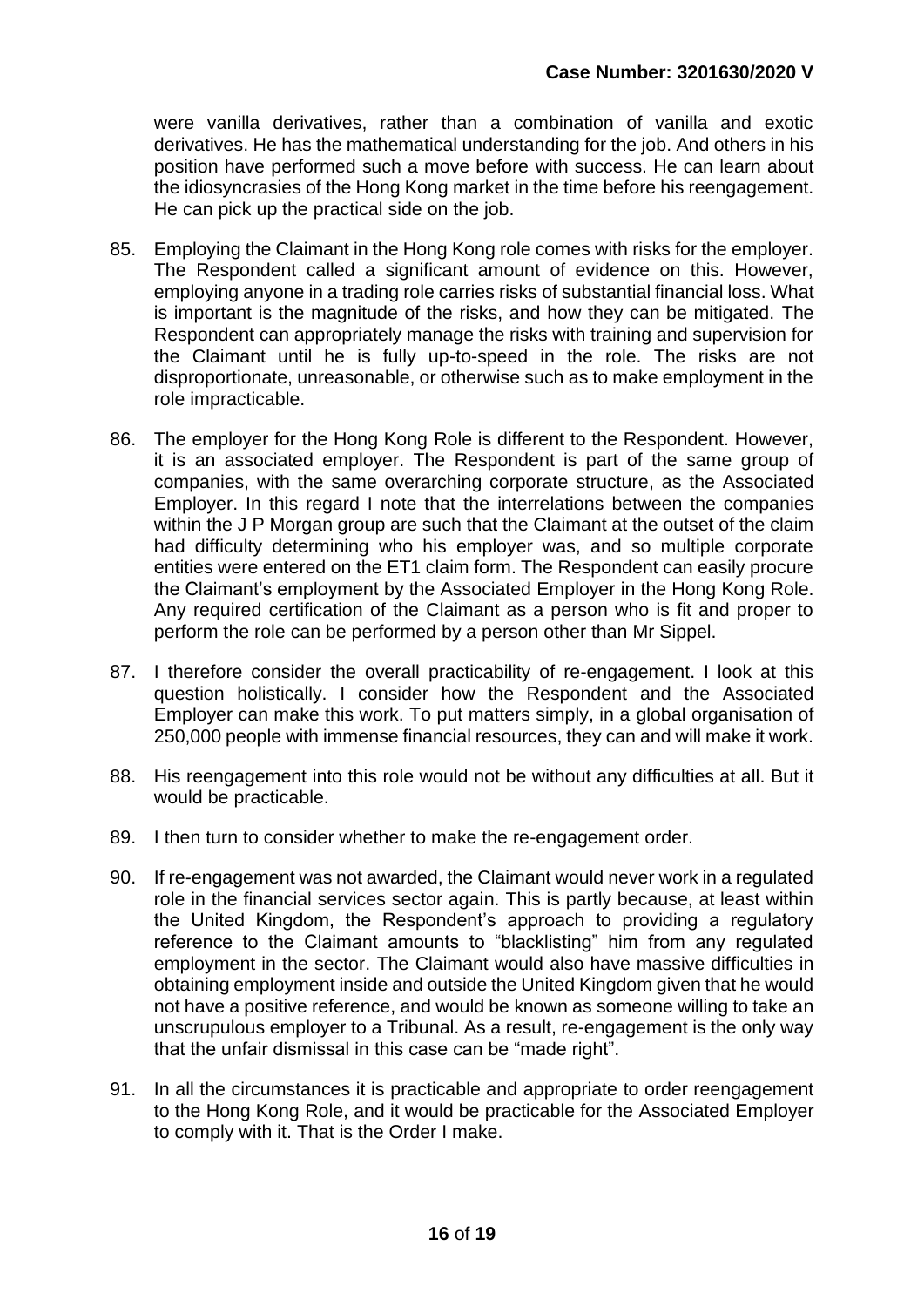# *Date for compliance*

- 92. The Respondent's uncontested case is that it could not complete the "onboarding" of the Claimant immediately. Indeed, it says that it could not do so before 4 January 2022. This appears accurate.
- 93. The Claimant's current employment requires him to give 3 months' notice. It was appropriate for him to obtain further employment to mitigate his loss. A 3-month notice period is a reasonable one for a person in the Claimant's new position. The Respondent would in any event ordinarily need to wait for any newly hired staff to complete their notice period: it is not rare for an employer to need to do this.
- 94. The Claimant seeks a few further days after the 3 months to allow him to make a decision about what "offer" the Respondent makes for him about re-employment. However, the Respondent will not make an "offer", but rather comply with the detailed terms of the Tribunal's order. The Claimant therefore does not need this time. Nonetheless, he will require a day now to provide his resignation to his current employer, with notice.
- 95. As such, the Order for re-engagement must be complied with within 3 months and a day of the handing down of the Order, i.e. by 10 March 2021.

# *Dealing with the unvested IC*

- 96. In making the order for re-engagement, the Tribunal must **so far as is reasonably practicable**, do so on terms that are as favourable as an order for reinstatement. An order for reinstatement "*is an order that the employer shall treat the complainant in all respects as if he had not been dismissed*." The effect of this is that the Tribunal is aiming with an order for re-engagement not to place the Claimant in a better or worse financial position than if he had not been dismissed, but as far as reasonably practicable in the same position. However, that position may necessarily be **different**, if it is not reasonably practicable to put the Claimant in the **same** position.
- 97. The Tribunal is not considering what would happen if the Respondent fails to comply with the Tribunal's Order for reengagement. The Tribunal has no power to do so and it is an irrelevant consideration. I have not considered this.
- 98. The Claimant claims that he should be awarded a cash sum in lieu of the unvested part of his IC. A large segment of the unvested part of his IC is not something that he would yet have access to, because it would not yet have vested. As such, the Respondent says that it should not be awarded as cash, but as unvested IC. However, the Claimant wants it now. The Claimant says that this can be done by ordering a reduction for accelerated receipt. In this way the Claimant says he is not placed in a better position than if he had not been dismissed.
- 99. The Respondent says that this is not possible. The Respondent says it puts the Claimant in a better position than if he had not been dismissed.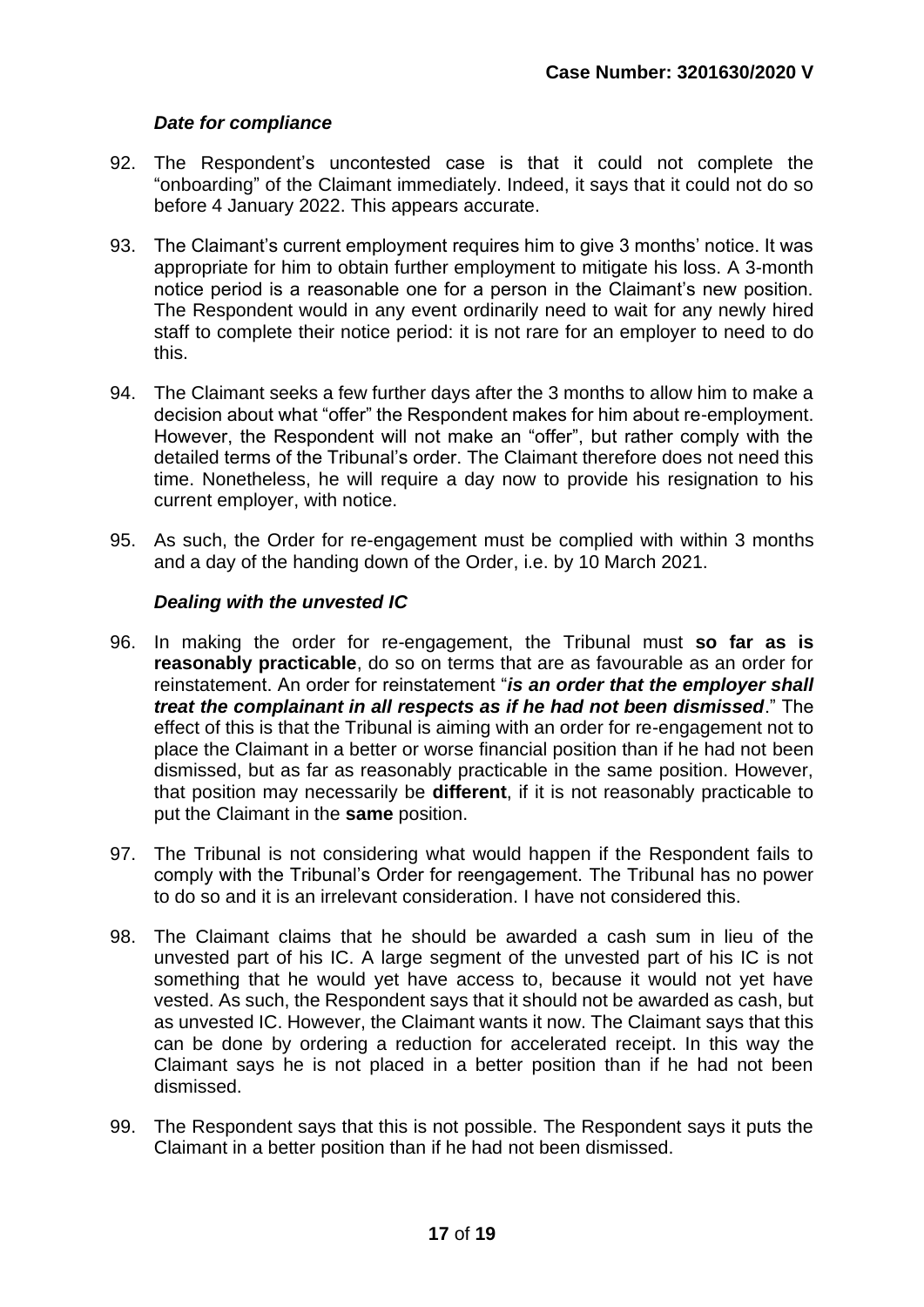- 100. The Respondent's case is that the Claimant would not be able to "cash in" those unvested awards as at the date of compliance with the order for reengagement. However, the Respondent fails to consider how the Claimant could cash them in. The Claimant could have been bought out of the unvested part of the IC by a competitor to the Respondent, if the Claimant got a job with the competitor. This is not just a hypothetical example. The Claimant has been in the position of being prepared to accept a job with a competitor before. If he had continued in employment with the Respondent, it would have been ridiculous of him not to continue to assess his options with competitors in the same way. (Indeed, in passing, I note that the ability to cash in the unvested IC in this way has a purpose itself for the Respondent, in that it makes it more expensive for its competitors to poach its staff.)
- 101. Since he was dismissed, the Claimant has lost the opportunity to cash in the unvested part of his IC by being bought out of it by a competitor of the Respondent's.
- 102. Against this background, it is plain that the unvested IC has a real financial cash value to the Claimant, not just in the future, but for the entire time that its future vesting is awaited. The Claimant has lost out on that by losing out on the opportunity to cash it in.
- 103. If a reduction for accelerated receipt is made, then compared to if he had not been dismissed, the Claimant is placed in no better position just by having money now.
- 104. The Tribunal can best place the Claimant in the position he would have been in if he had not been dismissed by making an assessment of the value of the unvested IC, and making a 10% deduction to account for accelerated receipt.

## *Arrears of pay*

- 105. The precise figures were to be agreed by the parties and entered into a Schedule to the Order, by basing their calculation on the following findings:
	- (1) The Claimant's TC referable to the 2019 performance year would have been \$548,500.
	- (2) The Claimant's TC referable to 2020 performance year would have been 33.2% higher, i.e. \$730,602.
	- (3) The Claimant's TC referable to 2021 performance year would have been 20% higher, i.e. \$876,722.40.
	- (4) The Claimant would have been promoted to Executive Director in 2021.
	- (5) Payment is to be made for the unvested IC with a 10% deduction for accelerated receipt.
	- (6) By agreement, grossing up is to be done on the basis proposed by the Respondent.